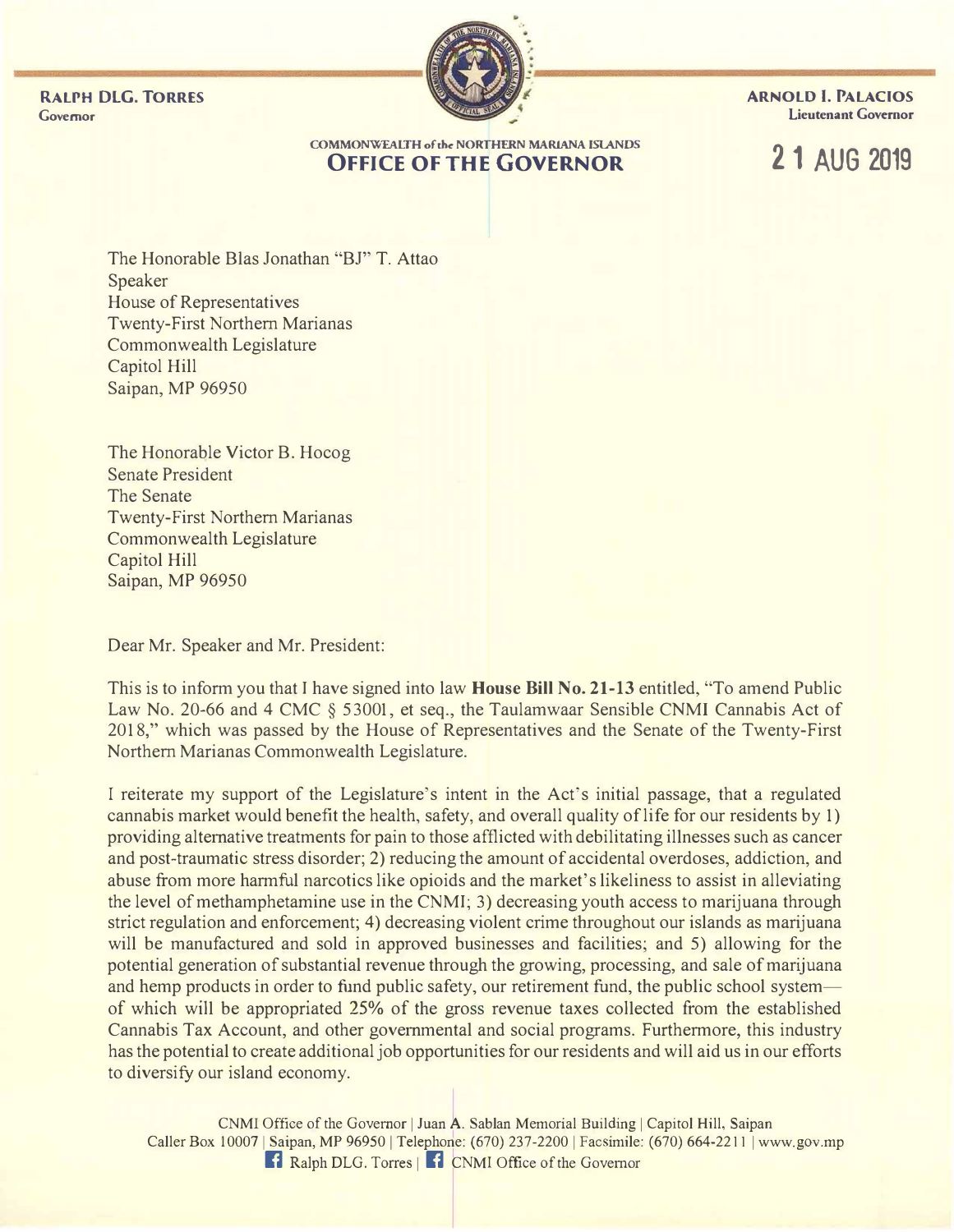I thank the Legislature for its efforts in thoroughly addressing a majority of the issues that the Attorney General and I raised regarding House Bill 20-178, HD4 in this amendment. And although I am approving the passage of this legislation in its entirety, it is imperative that the bill's remaining concerns be addressed, either through a companion bill, or by means of the Cannabis Commission's forthcoming regulations.

First, although 4 CMC  $\S$  53012(e) was amended to provide for an immediate implementation of a homegrown marijuana registry system, the cultivation of homegrown marijuana is still permitted absent any registry system regulations. This might be construed to mean that homegrown marijuana would not be subjected to regulatory controls.

I find it essential for its successful implementation into the Commonwealth, that the industry meet the "robust regulatory system" standard envisioned by the United States Department of Justice for all U.S. jurisdictions who have opted to regulate cannabis. Therefore, clear regulations regarding homegrown marijuana usage must be expressed via legislation or through industry regulations.

Second, the durational residency requirement issue in 4 CMC  $\S$  53021(e), as raised in my transmittal letter in the passage of H.B. 20-178: HD4 still exists, although the number of years required was reduced from 10 to 5 years. As stated in the Attorney General's review of the initial bill, durational residency requirements conditioning eligibility for a license under this Act must survive scrutiny under the Equal Protection clause. See Graham v. Richardson, 403 U.S. 365, 371  $(1971)$ . There must be an underlying "compelling government interest" in order for a durational residency requirement to legally exist. This bill does not provide such rationale. Thus, the "compelling government interest" must be expressed either through a companion bill or by means of regulation.

Third, 4 CMC  $\S$  54054 (a) and (c) were modified to prohibit the use, display, or exhibit or marijuana in the presence of persons under the age of 21 , in public places, public property, schools, and other locations classified as marijuana free zones. These subsections no longer have exception for medical marijuana patients. On the contrary, 4 CMC § 53030 still affords an exception, wherein medical marijuana patients are allowed to engage in the use of marijuana in the presence of persons under the age of 21. To prevent enforcement challenges with these conflicting sections, the Legislature should clarify whether an exception exists for medical marijuana patients to use marijuana in the presence of persons under the age of 21.

I express my gratitude to the Legislature for their due diligence in the passing of this bill and urge the Commission to keep public safety and health concerns at the forefront of its priorities in establishing its rules and regulations. These concerns include providing local law enforcement agencies with the ample time and resources needed for the proper training of enforcement officials with regard to the new regulatory system that will govern our Cannabis Industry. Moreover, a clear outline needs to be placed in the bill amendment entailing the Act's effects on public and private employment.

Lastly, I must also strongly advise the public to await for the promulgation of the Industry's impending regulations which will provide clear guidelines as to what is permitted through the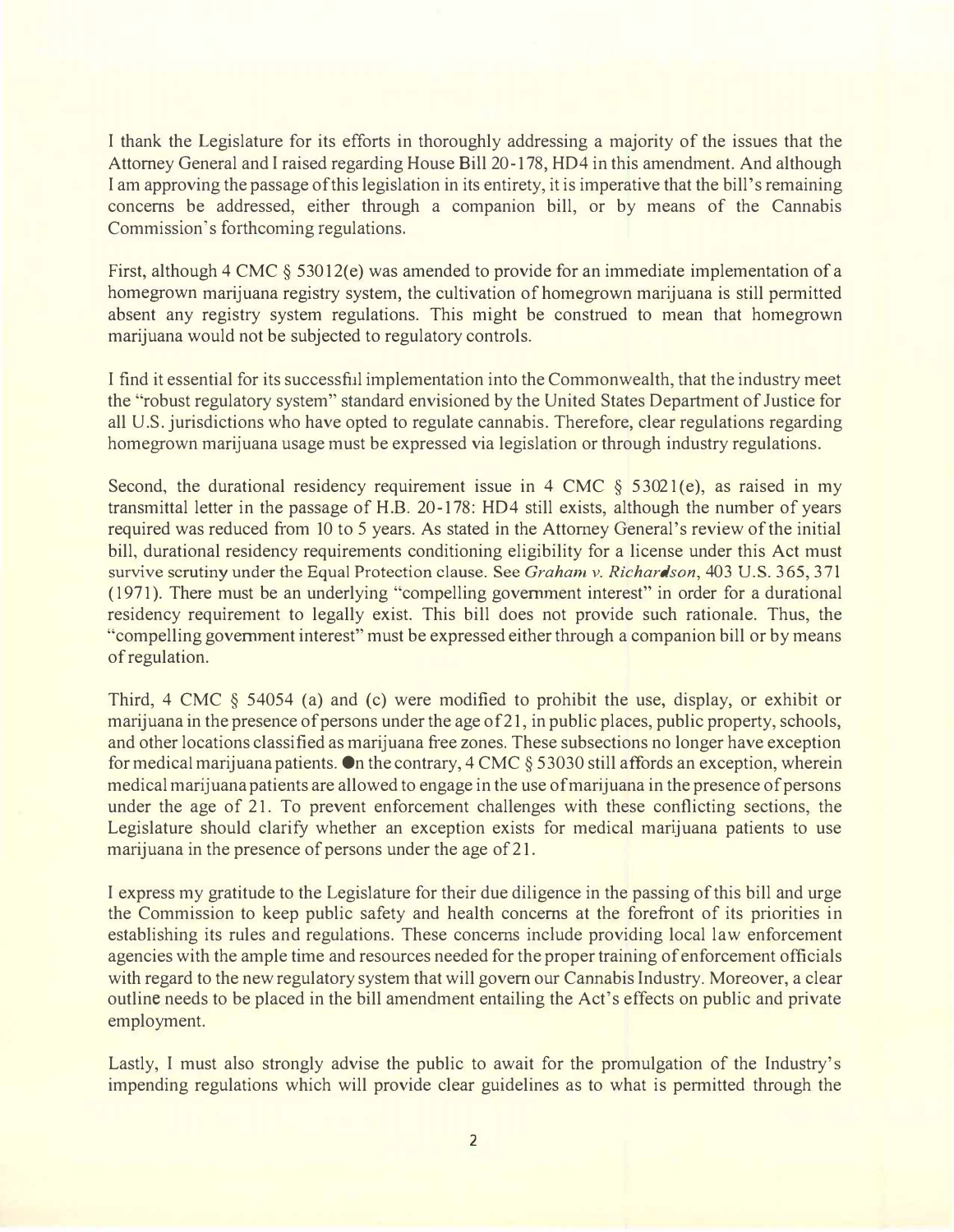passage of this Act.

This bill becomes Public Law No. 21-5. Copies bearing my signature are forwarded for your reference.

**Sincerel** LPHIDLG. TORRES

cc: Lt. Governor; Press Secretary; Attorney General's Office; Secretary of Finance; Office of Public Auditor; Special Assistant for Administration; Special Assistant for Programs and Legislative Review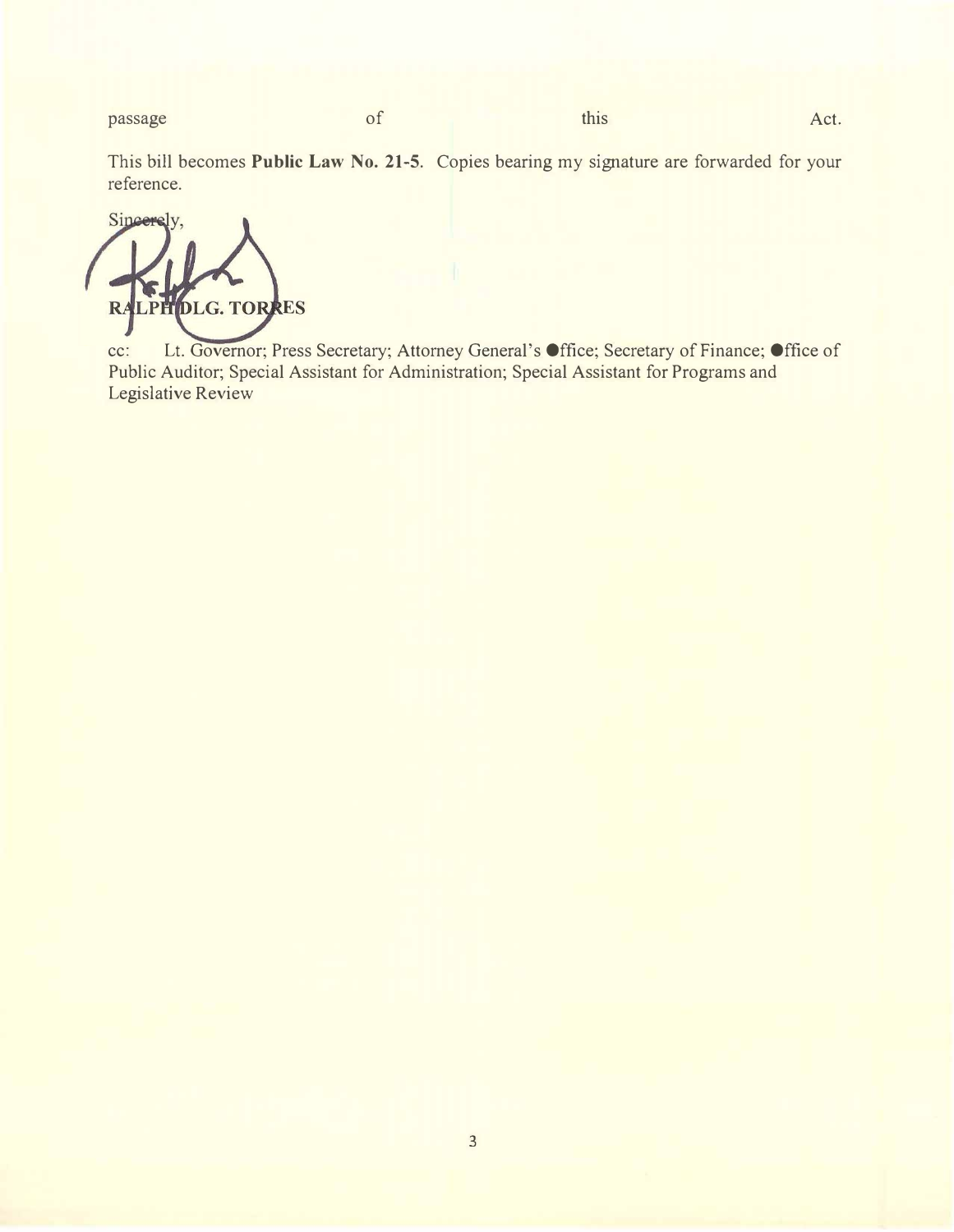

House of Representatives

TWENTy-FIRST NORTHERN MARIANAS COMMONWEALTH LEGISLATURE P.O. Box 500586 SAlPAN, MP 96950

August 5, 2019

The Honorable Ralph DLG. Torres Governor Commonwealth of the Northern Mariana Islands Capitol Hill Saipan, MP 96950

Dear Governor Torres:

I have the honor of transmitting herewith for your action H. B. No. 21-13, HD1, SSI, entitled: "To amend Public Law No. 20-66 and 4 CMC § 53001, et seq., the Taulamwaar Sensible CNMI Cannabis Act of 2018.", which was passed by the House of Representatives and the Senate of the Twenty-First Northern Marianas Commonwealth Legislature.

Sincerely yours,



Attachment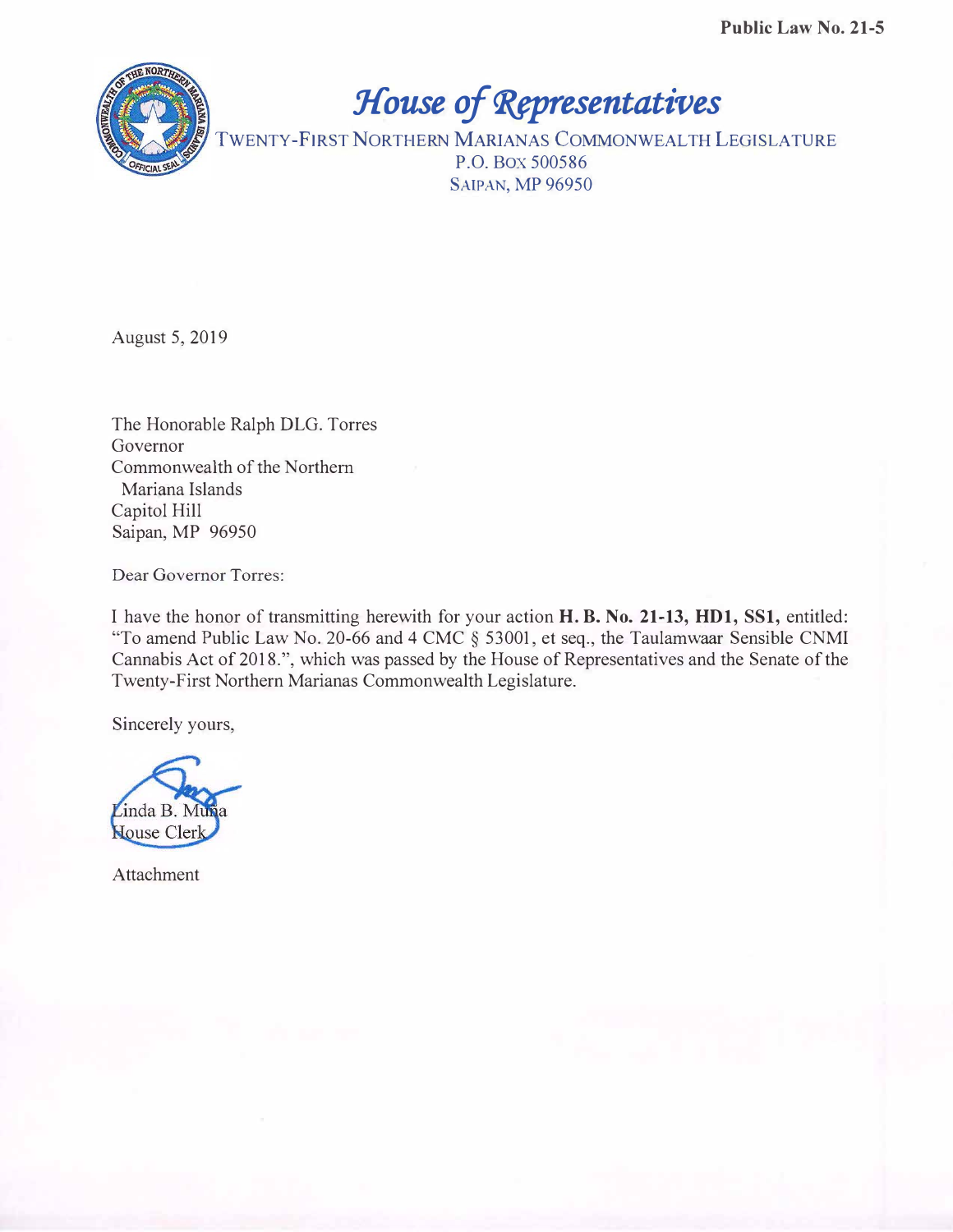

Twenty-First Legislature

of the

Commonwealth of the Northern Mariana Islands

## IN THE HOUSE OF REPRESENTATIVES

#### FIRST REGULAR SESSION

#### FEBRUARY 8, 2019

REPRESENTATIVE JOHN PAUL P. SABLAN of Saipan, Precinct 2 (for himself, Representatives Roman C. Benavente, Joseph A. Flores, Richard T. Lizama, and Ralph N, Yumul,) in an open and public meeting with an opportunity for the public to comment, introduced the following Bill:

# H. B. NO. 21-13, HD1, SS1

#### AN ACT

TO AMEND PUBLIC LAW NO. 20-66 AND 4 CMC § 53001, ET SEQ., THE TAULAMWAAR SENSIBLE CNMI CANNABIS ACT OF 2018.

The Bill was referred to the House Committee on Cannabis, which submitted Standing Committee Report No. 21-8; adopted 5/8/19.

## THE BILL WAS PASSED BY THE HOUSE OF REPRESENTATIVES ON FIRST AND FINAL READING, MAY 8, 2019

with amendments in the form of H. B. No. 21-13, HD1 and transmitted to the <sup>T</sup>HE SENATE.

The Bill was referred to the Senate Committee on Fiscal Affairs, which submitted Standing Committee R eport No. 21-22; adopted 7117/19.

THE BILL WAS PASSED BY THE SENATE ON FIRST AND FINAL READING, JULY 17, 2019; with amendments in the form of H. B. No. 21-13, HD1, SS1 and was returned to THE HOUSE OF REPRESENTATIVES.

The House of Representatives accepted the Senate amendments and passed H. B. No. 21-13, HDI, SS I during its First Day, Second Regular Session on August 2, 2019.

THE BILL WAS FINALLY PASSED ON AUGUST 2, 2019.

Linda B. Muña, House Clerk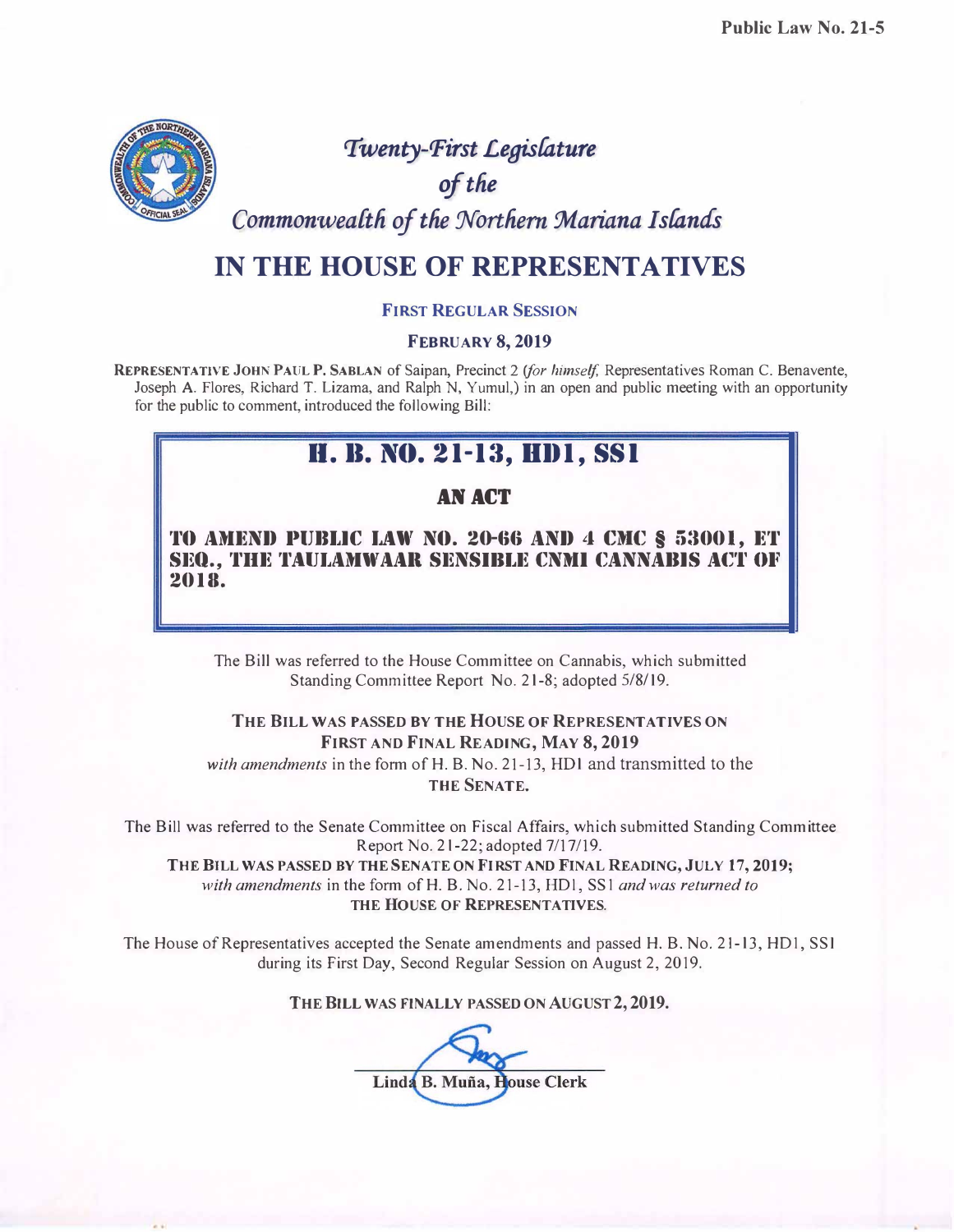Public Law No. 21-5



'Twenty-Pirst Legisfature of the Commonwealth of the Northern Mariana Islands

## IN THE HOUSE OF REPRESENTATIVES

FIRST DAY, SECOND REGULAR SESSION AUGUST 2, 2019

# H. B. No. 21-13, HDl, SSI

#### AN ACT

#### TO AMEND PUBLIC LAW NO. 20-66 AND 4 CMC § 53001, ET SEQ., THE TAULAMWAAR SENSIRLE CNMI CANNARIS ACT OF 2018.

#### BE IT ENACTED BY THE TwENTy-FIRST NORTHERN MARIANAS COMMONWEALTH LEGISLATURE:

Section 1. Findings. The Legislature finds that Taulamwaar Sensible CNMI Cannabis 2 **Act of 2018 became law on September 21, 2018.** The Governor, in his transmittal letter to the 3 Legislature, recommended changes to some provisions of the Act (House Governor's 4 Communication 20-235). The Attorney General also recommended changes to the Act. The 5 proposed amendments have been reviewed by the Governor's Office and the appointees to the 6 Cannabis Commission.

 $\mathbf{1}$ 

**7** Section 2. Amendments. 4 CMC § 53001, et seq., the Taulamwaar Sensible CNMI 8 **Cannabis Act of 2018 is hereby amended as follows:**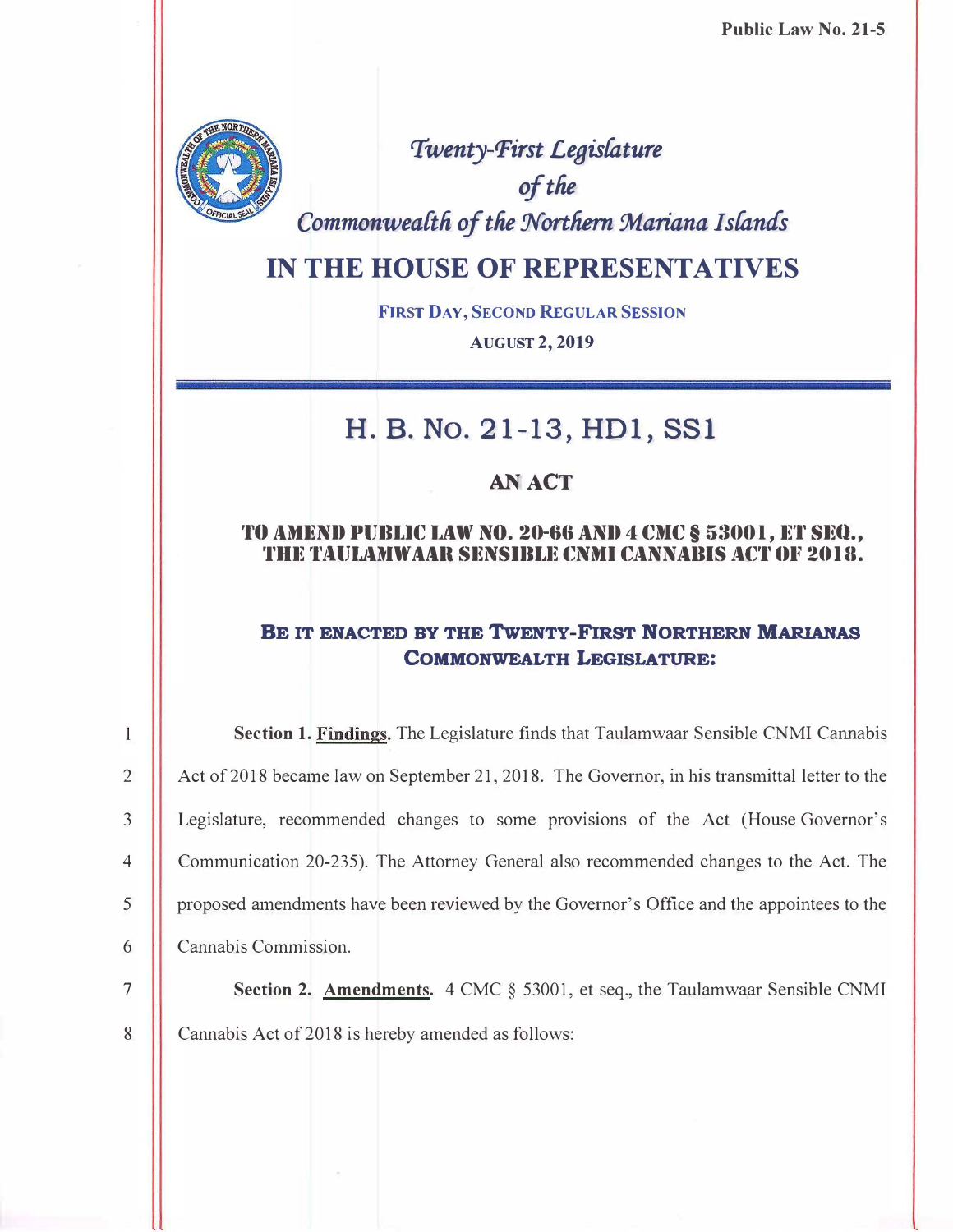| $\mathbf{1}$   | A. 4 CMC §53007 is hereby amended by amending subsection (b)(4) and (i);                          |
|----------------|---------------------------------------------------------------------------------------------------|
| $\overline{2}$ | inserting a new subsection $(c)(6)$ ; and repealing and reenacting subsections $(g)$ and $(j)$ to |
| 3              | read as follows:                                                                                  |
| $\overline{4}$ | "(b) Appointment of Commissioners and Term. The Commission shall consist                          |
| 5              | of five commissioners.                                                                            |
| 6              | (4) Each member shall serve a term of four years, except that of the                              |
| 7              | members first appointed, two members shall serve a term of two years, and three                   |
| 8              | members shall serve a term of four years, which shall be determined by lottery                    |
| 9              | at the first meeting of the Commission. No member shall serve more than two                       |
| 10             | terms.                                                                                            |
| 11             | (c) Qualifications of Commissioners.                                                              |
| 12             | (6) No person shall be appointed who is an employee of the                                        |
| 13             | Commonwealth Government.                                                                          |
| 14             | (g) Compensation. The Commission shall be a working Commission and the                            |
| 15             | members of the Commission shall each be compensated at the rate of \$55,000 per                   |
| 16             | annum; provided that each Commissioner must attend all scheduled meetings unless                  |
| 17             | excused by the Chairperson of the Commission; provided further that if a                          |
| 18             | Commissioner fails to attend three scheduled meetings without excuse, his or her salary           |
| 19             | shall be reduced and prorated accordingly. All travel will be subject to 1 CMC § 7407.            |
| 20             | (i) Quorum. The minimum number of members needed to constitute a quorum                           |
| 21             | for the conduct of Commission business shall be three members; provided at least one              |
| 22             | member of the Senatorial District of Tinian or Rota is counted in the quorum. The                 |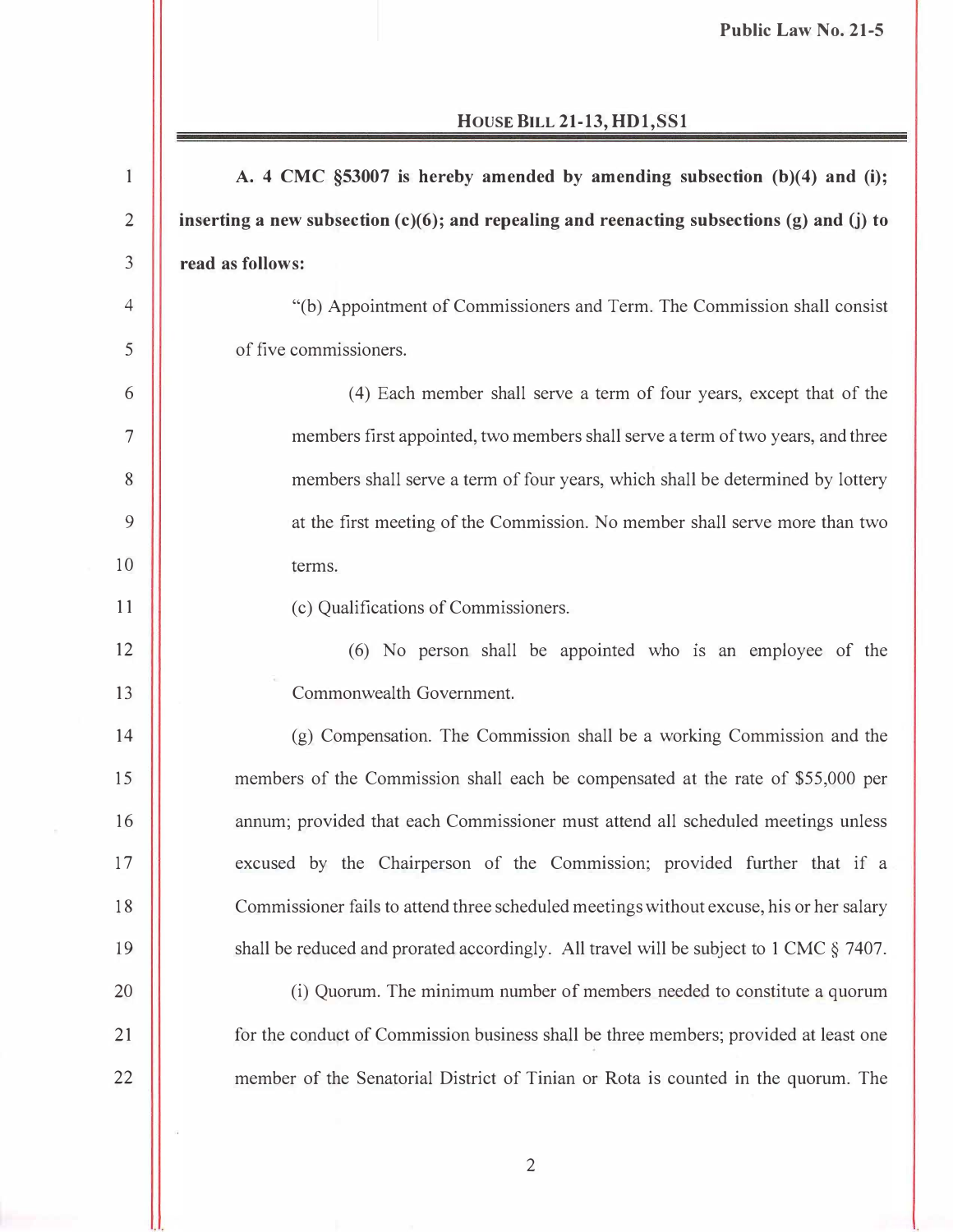| $\mathbf{1}$   | Commission is encouraged to adopt rules and regulations to provide for the appearance |
|----------------|---------------------------------------------------------------------------------------|
| $\overline{2}$ | at meetings telephonically or via videoconference by members who are physically in    |
| 3              | the CNMI but not physically present at the meeting. A member who appears              |
| $\overline{4}$ | telephonically or via videoconference pursuant to Commission rule or regulation shall |
| 5              | be deemed present to constitute a quorum and attend the scheduled meeting.            |
| 6              | (i) The members of the Commission shall be subject to 1 CMC $\S$ 8392                 |
| $\overline{7}$ | (reemployment and double dipping) and 1 CMC §§ 8441 and 8442 (reemployment and        |
| 8              | salary waiver)."                                                                      |
| 9              | B. 4 CMC §53008 is hereby amended by amending (b)(9) to read as follows; and          |
| 10             | to delete subsection (f) in its entirety and renumber all subsections accordingly:    |
| 11             | "(b) (9) To ensure that the relationship of the licensed marijuana and hemp           |
| 12             | business and individuals or entities authorized for personal or medicinal use of      |
| 13             | marijuana with the government and the public is in compliance with the Commission's   |
| 14             | regulations and provides the highest interest to the Commonwealth.                    |
| 15             | C. 4 CMC § 53009 is amended to read:                                                  |
| 16             | "§ 53009. Managing Director.                                                          |
| 17             | (a) The Commission shall hire a Managing Director who will be responsible for         |
| 18             | the overall administration of the Commission and the supervision of the marijuana and |
| 19             | hemp licensee and others pursuant to this chapter.                                    |
| 20             | (b) Qualification of the Managing Director. The Managing Director shall               |
| 21             | possess the following minimum qualification:                                          |
| 22             | (1) A bachelor's degree from a United States accredited educational                   |
|                |                                                                                       |

3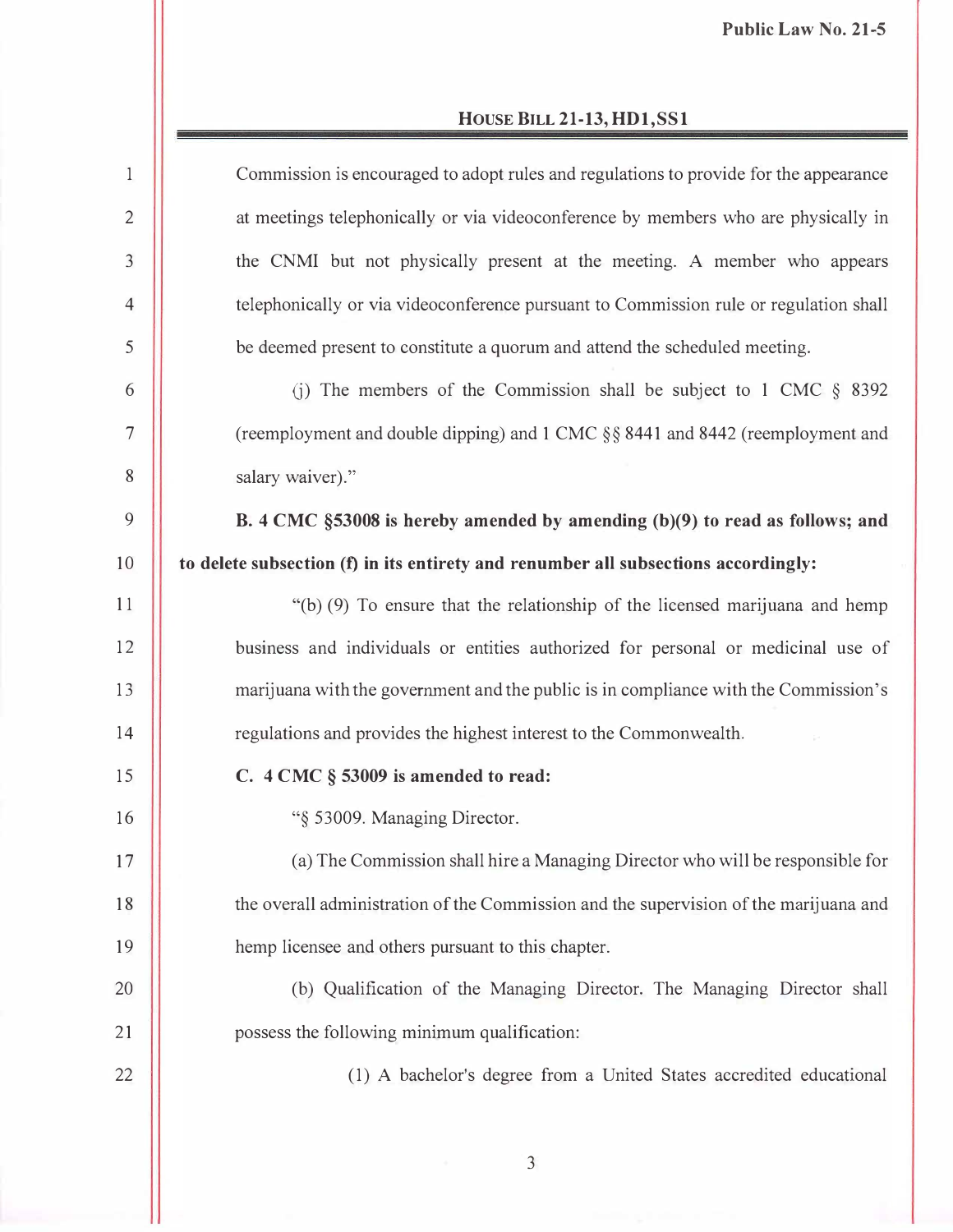institution; and

I

2

3

4

5

6

7

8

9

10

II

12

13

14

15

16

17

18

19

20

21

22

(2) Five years' work experience - professional, administrative or management in government or private sectors; and

(3) Good ethical and moral character; and

(4) The Commission shall not hire any person for the Managing Director's position who has been convicted of a crime in any jurisdiction of the United States, or any foreign country carrying a minimum sentence of imprisonment of more than six months, excepting traffic offenses.

(5) The Managing Director shall not have any interest, directly or indirectly, in any business under the jurisdiction of the Commission.

( c) The Managing Director shall be the head of the administration of the Commission, and subject to the general oversight and direction of the Commission, shall organize the work of the Commission in a manner that will ensure its efficient and effective operation and, subject to the budgetary authority, the Managing Director may hire and terminate such staff necessary to carry out the purpose of the Commission. Such staff shall be exempt from the civil service. The Managing Director shall obtain such equipment, rent or build such additional office space, and generally make such regular office expenditure and acquisitions as necessary to establish and maintain a working office suitable for the Commission to effectively function pursuant to this chapter.

(d) The Managing Director shall have such other duties as may be assigned or delegated by the Commission.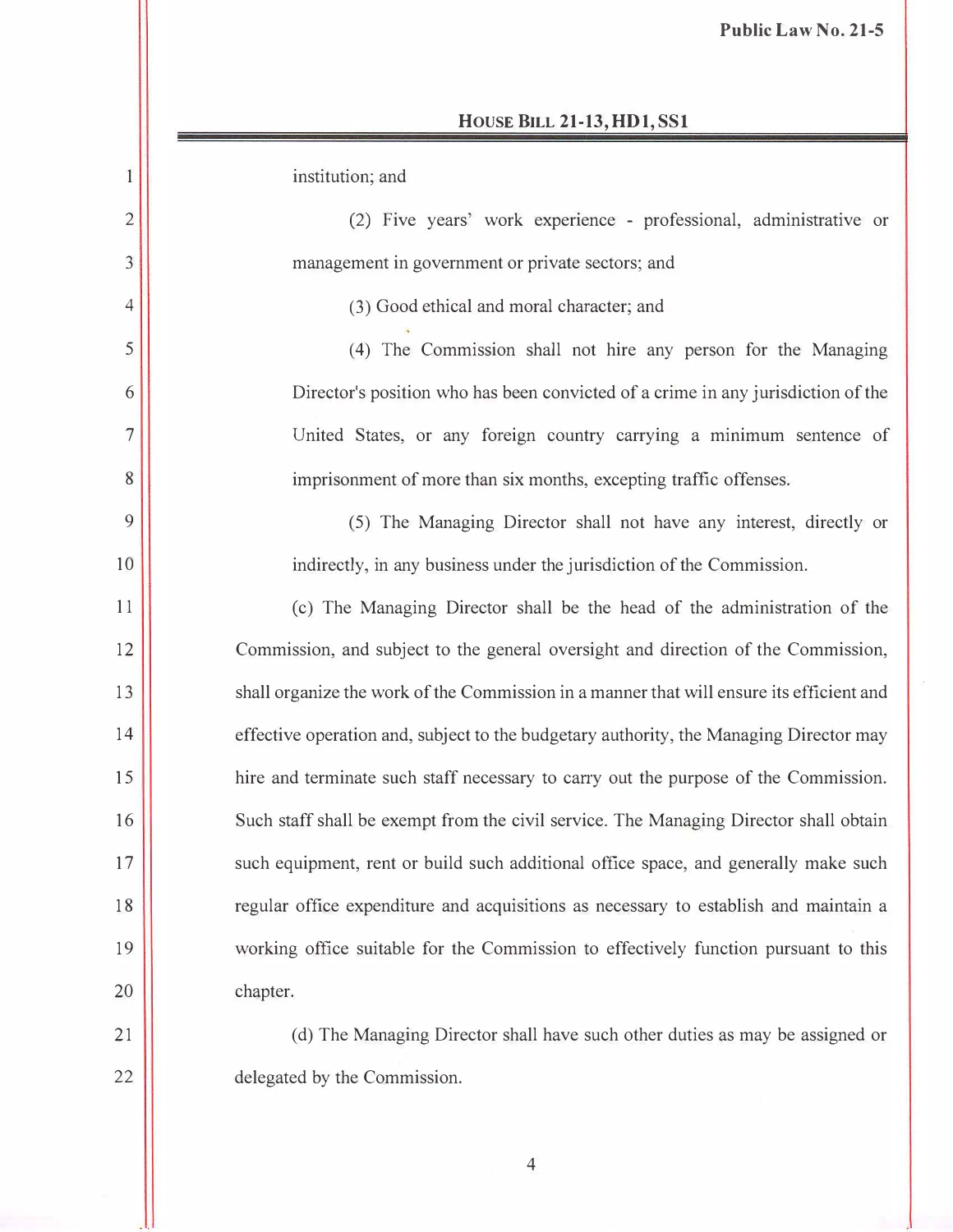| $\mathbf{1}$   | (e) The Managing Director serves at the pleasure of the Commission.                         |
|----------------|---------------------------------------------------------------------------------------------|
| $\overline{2}$ | (f) The Managing Director's annual salary shall be determined by the                        |
| 3              | Commission, subject to availability of funds, but in no event shall it exceed \$70,000      |
| 4              | per year. The director's salary shall be commensurate with his or her educational           |
| 5              | background and work experience. All travel will be subject to 1 CMC §7407.                  |
| 6              | (g) The Commission shall hire a Managing Director within sixty (60) days after              |
| 7              | the Commission's organizational meeting."                                                   |
| 8              | D. 4 CMC §53012 (c) and (e) are amended to read:                                            |
| 9              | "(c) The Commission shall provide renewable annual homegrown marijuana                      |
| 10             | registry cards to qualified persons and shall assess an annual registration fee of \$75 per |
| 11             | person.                                                                                     |
| 12             | (e) The Commission shall not prohibit nor deny persons aged 21 or older from                |
| 13             | obtaining a homegrown marijuana registry card. Notwithstanding any law or regulation        |
| 14             | to the contrary, the Commission shall immediately implement a homegrown marijuana           |
| 15             | registry system upon the effective date of this Act. The absence of homegrown               |
| 16             | marijuana registry system regulations should not prohibit any person 21 years of age or     |
| 17             | older from the cultivation of homegrown marijuana, as long as the marijuana is              |
| 18             | cultivated in accordance with the guidelines defined in this chapter and the person         |
| 19             | obtains a homegrown marijuana registry card when made available by the                      |
| 20             | Commission."                                                                                |
| 21             | E. 4 CMC § 53014 (d) and (e) of the Commonwealth Code are deleted.                          |
| 22             | F. 4 CMC § 53017 is amended to read:                                                        |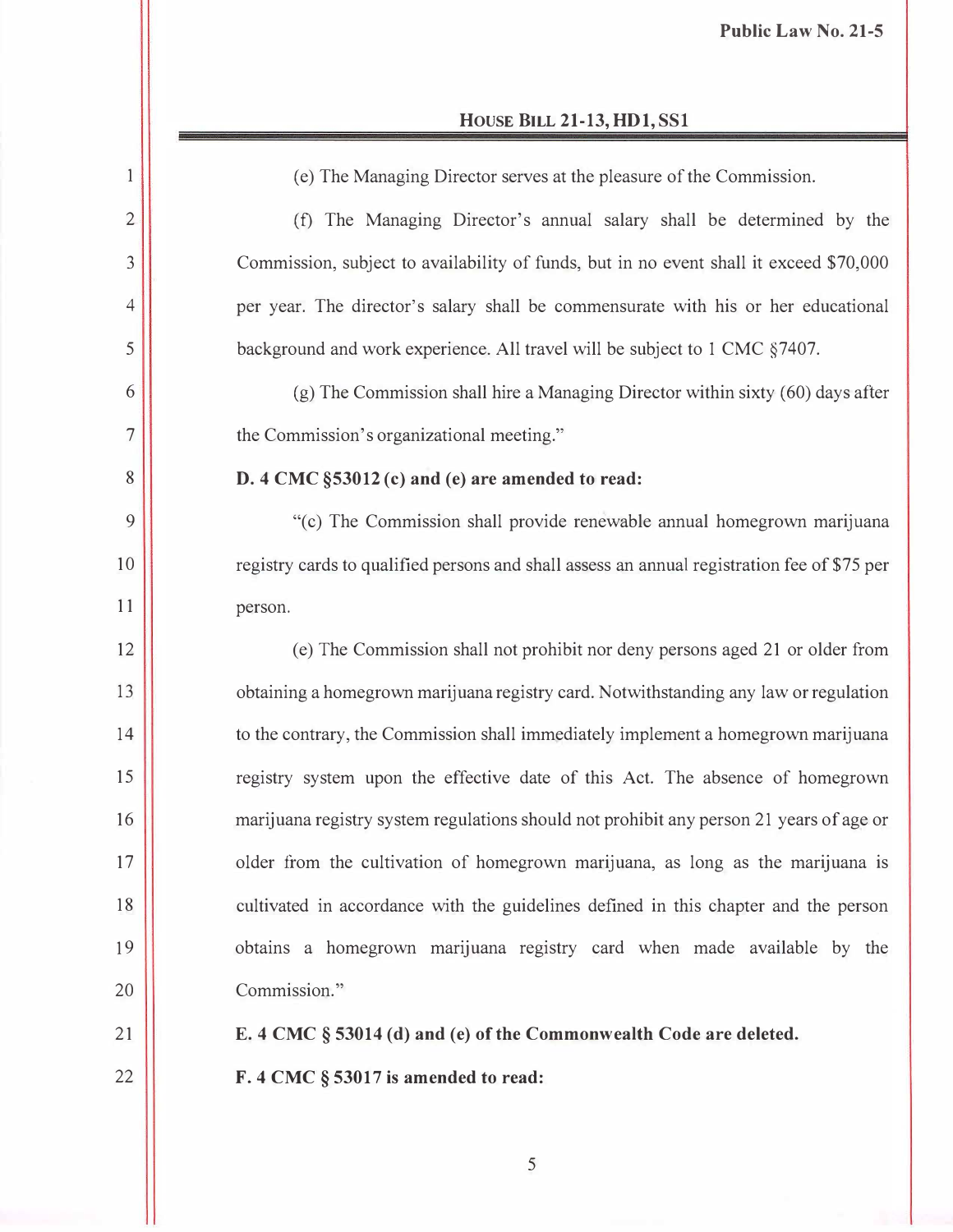| <b>HOUSE BILL 21-13, HD1, SS1</b> |  |  |  |  |
|-----------------------------------|--|--|--|--|
|-----------------------------------|--|--|--|--|

| "§ 53017. Purchaser's Qualifications.                                                   |  |  |  |
|-----------------------------------------------------------------------------------------|--|--|--|
| (a) No licensee or licensee representative may sell or deliver any marijuana            |  |  |  |
| items to any person under 21 years of age.                                              |  |  |  |
| (b) The prohibitions of this section do not apply to a person between the age of        |  |  |  |
| 18 to 21 years of age who has a valid recommendation for marijuana issued by a doctor   |  |  |  |
| licensed in the Northern Mariana Islands, or by a country of origin for the non-CNMI    |  |  |  |
| resident patient."                                                                      |  |  |  |
| G. 4 CMC § 53021(e) is amended to read:                                                 |  |  |  |
| "(e) The Commission shall not issue licenses to applicants without proof of             |  |  |  |
| continued CNMI residency for 5 years immediately prior to the date of license           |  |  |  |
| application. Disruption of continued residency shall not be applicable to residents who |  |  |  |
| left the CNMI and are abroad for military service or academic post-secondary education  |  |  |  |
| or other technical and agricultural trades enhancement or training."                    |  |  |  |
| H. 4 CMC § 53036 is hereby amended by amending (d), (e), (f), and (g) to read:          |  |  |  |
| "(d) The Commission shall assess annual nonrefundable license fees and annual           |  |  |  |
| nonrefundable fees for processing a new or renewal application for each license as set  |  |  |  |
| forth below:                                                                            |  |  |  |
| <b>License</b><br><b>Application Fee</b><br><b>License</b>                              |  |  |  |
| Fee<br>Section 122. Production License.                                                 |  |  |  |
| \$500<br>\$1,000<br>Class 1-Less than 750 square                                        |  |  |  |
| feet under cultivation<br>\$750                                                         |  |  |  |
| \$3,700<br>Class $2-750$ to 2,999 square<br>feet under cultivation                      |  |  |  |
| Class 3-3,000 to 5,000 square<br>\$1,000<br>\$6,500<br>feet under cultivation           |  |  |  |
|                                                                                         |  |  |  |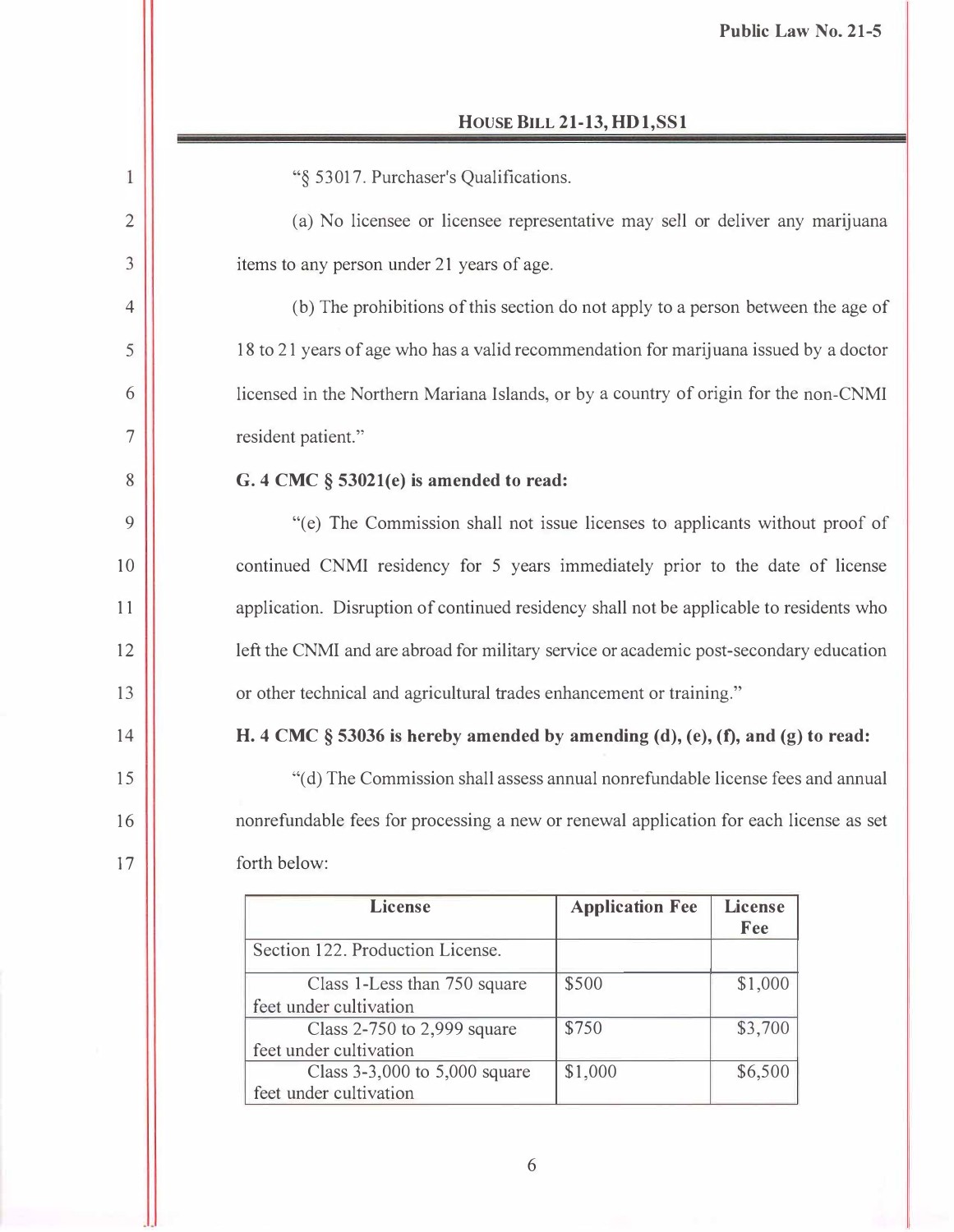| Section 123. Processor License.                     | \$1,000 | \$4,500 |
|-----------------------------------------------------|---------|---------|
| Section 124. Wholesale License.                     | \$250   | \$2,000 |
| Section 125. Retail License.                        | \$1,000 | \$6,000 |
| Section 126. Marijuana Lounge<br>License.           |         |         |
| Class 1                                             | \$1,500 | \$5,000 |
| Class <sub>2</sub>                                  | \$1,500 | \$3,500 |
| Section 127. Marijuana Testing<br>Facility License. | \$1,500 | \$4,500 |
| Section 128. Transfer of Ownership                  | \$500   |         |
|                                                     |         |         |

| <b>HOUSE BILL 21-13, HD1, SS1</b> |  |  |  |  |
|-----------------------------------|--|--|--|--|
|-----------------------------------|--|--|--|--|

(e) The Commission may review the application fees and license fees and determine if any changes in the fees are needed. If the Commission finds that changes in the fees are needed, the Commission may by regulation increase by any percentage any of the license fees or application fees; provided that the Commission shall not reduce the fees by more than twenty-five percent (25%).

(f) The annual license fee for a micro production license shall not exceed \$500 with an application fee of \$250. The license fee is nonrefundable and shall be paid by each applicant upon the granting or committing of a license.

(g) All license fees and application fees shall be placed in an account separate from the general fund to pay the expenses necessary for the operation on the Commission subject to appropriation by the legislature. The Chairman of the Commission or his/her designee shall be the expenditure authority."

13

14

15

1

2

3

4

5

6

7

8

9

10

11

12

#### I.  $4 \text{ CMC }$ § 53049(i) is amended to read:

"(i) The prohibitions of this section do not apply to a person between the age of 18 to 21 years of age who has a valid recommendation for marijuana issued by a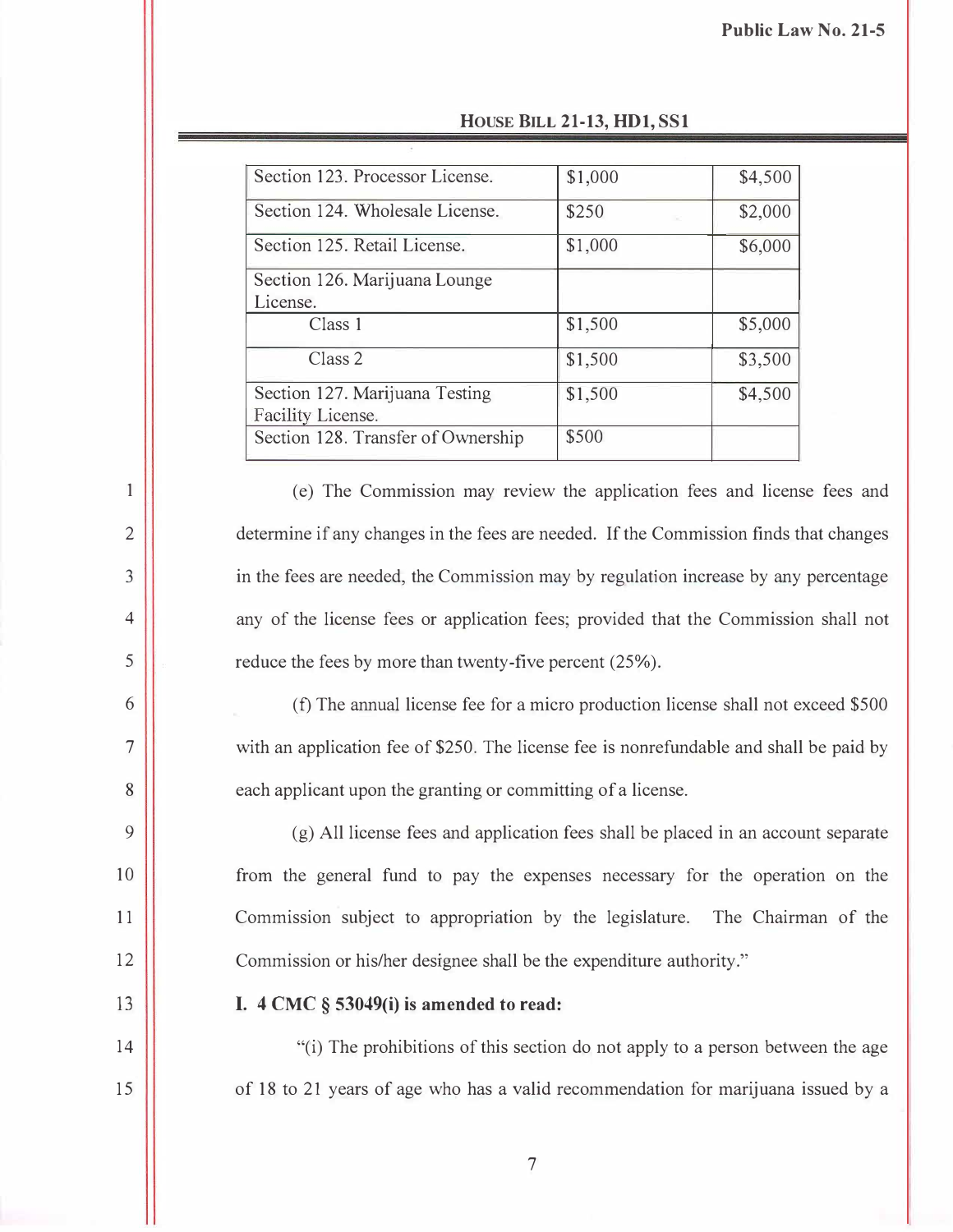| $\mathbf{1}$   | doctor licensed in the Northern Mariana Islands, or by a country of origin for the non-           |
|----------------|---------------------------------------------------------------------------------------------------|
| $\overline{2}$ | CNMI resident patient."                                                                           |
| 3              | J. 4 CMC § 53054 (a) and (c) is amended to read:                                                  |
| $\overline{4}$ | "(a) It is unlawful for any person to engage in the use, display, or exhibit of                   |
| 5              | marijuana items in a public place or public property or in the presence of a person               |
| 6              | under 21 years of age.                                                                            |
| 7              | (c) Marijuana Free Zones. It is unlawful for any person to engage in the use of                   |
| 8              | marijuana or to possess marijuana in any of the following locations."                             |
| 9              | [the remainder of $\S$ 53054(c) is unchanged]                                                     |
| 10             | K. 4 CMC § 53072 is repealed in its entirety.                                                     |
| 11             | L. Title 4, Division 5, Chapter 21 of the Commonwealth Code is amended by                         |
| 12             | adding a new section to read:                                                                     |
| 13             | "§ xxx. Business by Commission Prohibited.                                                        |
| 14             | No member, officer, employee, or agent of the Commission shall knowingly be                       |
| 15             | an employee of, or have any business or financial association with or interest in any             |
| 16             | marijuana licensee under this chapter or any business reasonably related to such                  |
| 17             | license."                                                                                         |
| 18             | <b>Section 3. Repeal and Reenactment.</b> $4 \text{ CMC } $1402(a)(21)$ and (22) are repealed and |
| 19             | reenacted as follows:                                                                             |
| 20             | "(21) Cannabis and marijuana as defined in the CNMI Cannabis Act of 2018,                         |
| 21             | including cannabis and marijuana manufactured, grown or entirely derived from                     |
| 22             | sources within the Commonwealth 15 percent ad valorem.                                            |
|                |                                                                                                   |

8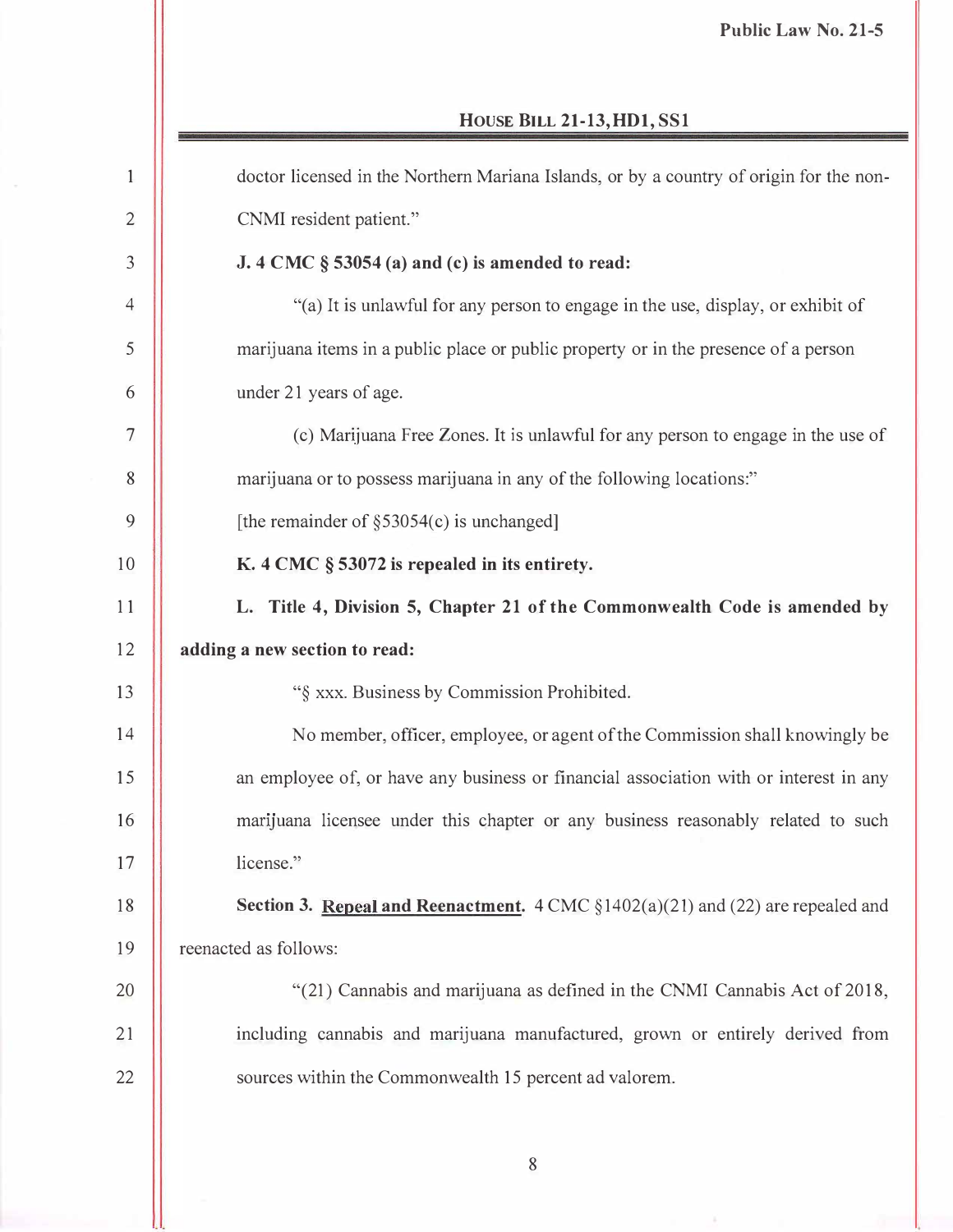| $\mathbf{1}$   | (22) All other goods, commodities, resources, or merchandise not otherwise                |
|----------------|-------------------------------------------------------------------------------------------|
| $\overline{2}$ | provided by law, five percent ad valorem."                                                |
| 3              | Section 4. Amendment. Title 4, Division 1, Chapter 3 of the Commonwealth Code is          |
| $\overline{4}$ | amended by adding the following new section:                                              |
| 5              | "Section 1310. Tax on Marijuana Retailer.                                                 |
| 6              | In addition to the tax imposed by 4 CMC $\S$ 1301(a) a yearly surtax is imposed           |
| $\overline{7}$ | on total gross revenue of Marijuana Retailers, as defined in the Taulamwaar Sensible      |
| 8              | CNMI Cannabis Act of 2018, in the amount of fifteen percent, except gross revenue         |
| 9              | attributable to the sale of medical marijuana shall be taxed in the amount of 7.5         |
| 10             | percent."                                                                                 |
| 11             | Section 5. Amendment. Title 4, Division 1 of the Commonwealth Code, is amended            |
| 12             | by adding the following new section subject to codification by the Commonwealth Law       |
|                |                                                                                           |
| 13             | Revision Commission:                                                                      |
| 14             | "§ 101. Disposition of Taxes.                                                             |
|                | (a) The Secretary of Finance shall establish a special Cannabis Tax Account               |
| 16             | (CTA) separate from the general funds. The funds in the CTA Account shall not lapse       |
| 17             | and shall not be subject to fiscal year limitation. The taxes collected pursuant to 4 CMC |
| 18             | $\S1402(a)(21)$ , 4 CMC $\S1310$ , and any other gross revenue tax imposed under Title 4, |
| 15<br>19       | Division 1, Chapter 3, generated from a licensee of the Cannabis Commission shall be      |
| 20             | deposited in the special CTA, for appropriation by the Legislature; twenty-five percent   |
| 21             | of the appropriation provided under this subsection shall go to the Public School         |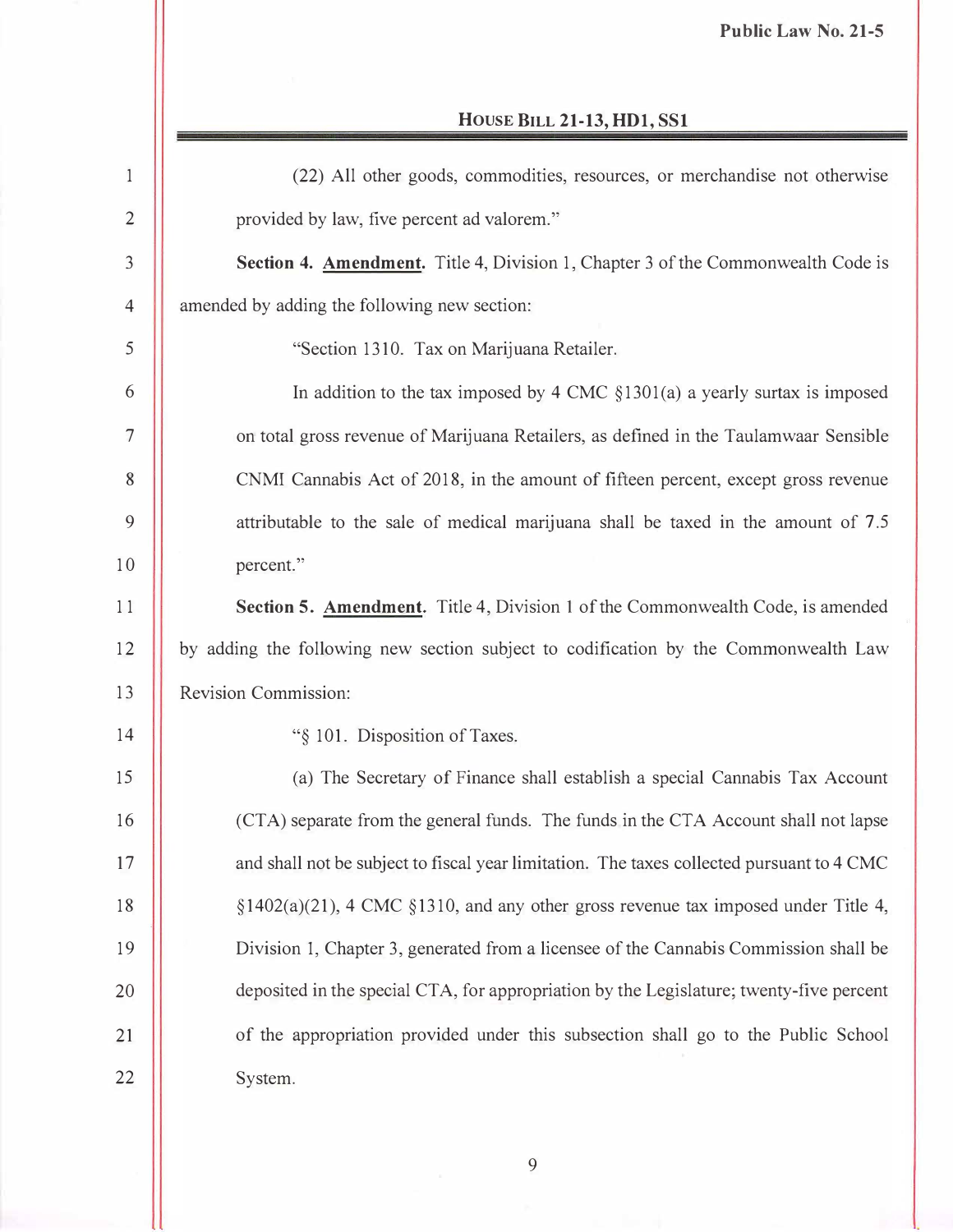| $\mathbf{1}$   | (b) Within 30 days after each quarter, the Secretary of Finance shall report to                  |
|----------------|--------------------------------------------------------------------------------------------------|
| $\overline{2}$ | the presiding officers of the legislature describing the total funds in the CTA."                |
| 3              | Section 6. Amendment. Section 1103(j) of Title 4 of the Commonwealth Code is                     |
| $\overline{4}$ | hereby amended by the addition of a new subsection $(j)(5)$ as follows:                          |
| 5              | "(5) Any entity licensed by the CNMI Cannabis Commission shall not deduct                        |
| 6              | from gross revenue an unpaid balance on any credit instrument extended for marijuana             |
| $\overline{7}$ | or marijuana products."                                                                          |
| 8              | Section 7. Severability. If any provisions of this Act or the application of any such            |
| 9              | provision to any person or circumstance should be held invalid by a court of competent           |
| 10             | jurisdiction, the remainder of this Act or the application of its provisions to persons or       |
| 11             | circumstances other than those to which it is held invalid shall not be affected thereby.        |
| 12             | Section 8. Savings Clause. This Act and any repealer contained herein shall not be               |
| 13             | construed as affecting any existing right acquired under contract or acquired under statutes     |
| 14             | repealed or under any rule, regulation, or order adopted under the statutes. Repealers contained |
| 15             | in this Act shall not affect any proceeding instituted under or pursuant to prior law. The       |
| 16             | enactment of the Act shall not have the effect of terminating, or in any way modifying, any      |
| 17             | liability, civil or criminal, which shall already be in existence on the date this Act becomes   |
| 18             | effective.                                                                                       |
|                |                                                                                                  |

10